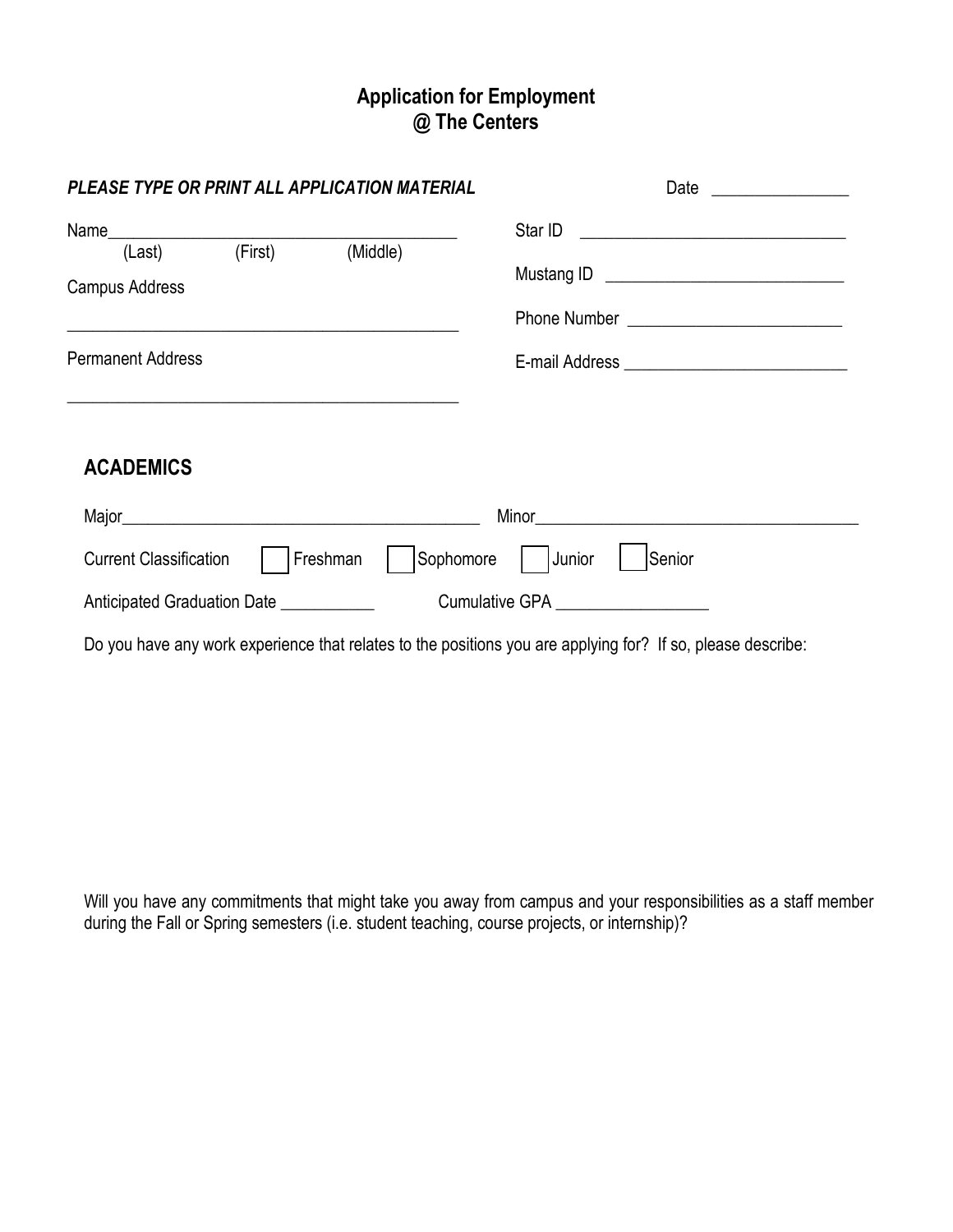# **PREVIOUS WORK EXPERIENCE**

| nployer |  |  |
|---------|--|--|
|         |  |  |

Type of Work/ Position Dates of Employment

\_\_\_\_\_\_\_\_\_\_\_\_\_\_\_\_\_\_\_\_\_\_\_\_\_\_\_ \_\_\_\_\_\_\_\_\_\_\_\_\_\_\_\_\_\_\_\_\_\_\_\_\_\_\_\_\_\_\_ \_\_\_\_\_\_\_\_\_\_\_\_\_\_\_\_\_\_\_\_\_\_\_

\_\_\_\_\_\_\_\_\_\_\_\_\_\_\_\_\_\_\_\_\_\_\_\_\_\_\_ \_\_\_\_\_\_\_\_\_\_\_\_\_\_\_\_\_\_\_\_\_\_\_\_\_\_\_\_\_\_\_ \_\_\_\_\_\_\_\_\_\_\_\_\_\_\_\_\_\_\_\_\_\_\_

\_\_\_\_\_\_\_\_\_\_\_\_\_\_\_\_\_\_\_\_\_\_\_\_\_\_\_ \_\_\_\_\_\_\_\_\_\_\_\_\_\_\_\_\_\_\_\_\_\_\_\_\_\_\_\_\_\_\_ \_\_\_\_\_\_\_\_\_\_\_\_\_\_\_\_\_\_\_\_\_\_\_

### **EXTRACURRICULAR ACTIVITIES / INTERESTS**

Please identify any extracurricular activities including any leadership positions you have held:

#### **REFERENCES**

Please identify three people we may call on for a personal or work reference. It is suggested that at least one recommendation comes from a member of the University community if possible.

| Position ___________________________ |
|--------------------------------------|
|                                      |
|                                      |
|                                      |
|                                      |
|                                      |
|                                      |
|                                      |
|                                      |
|                                      |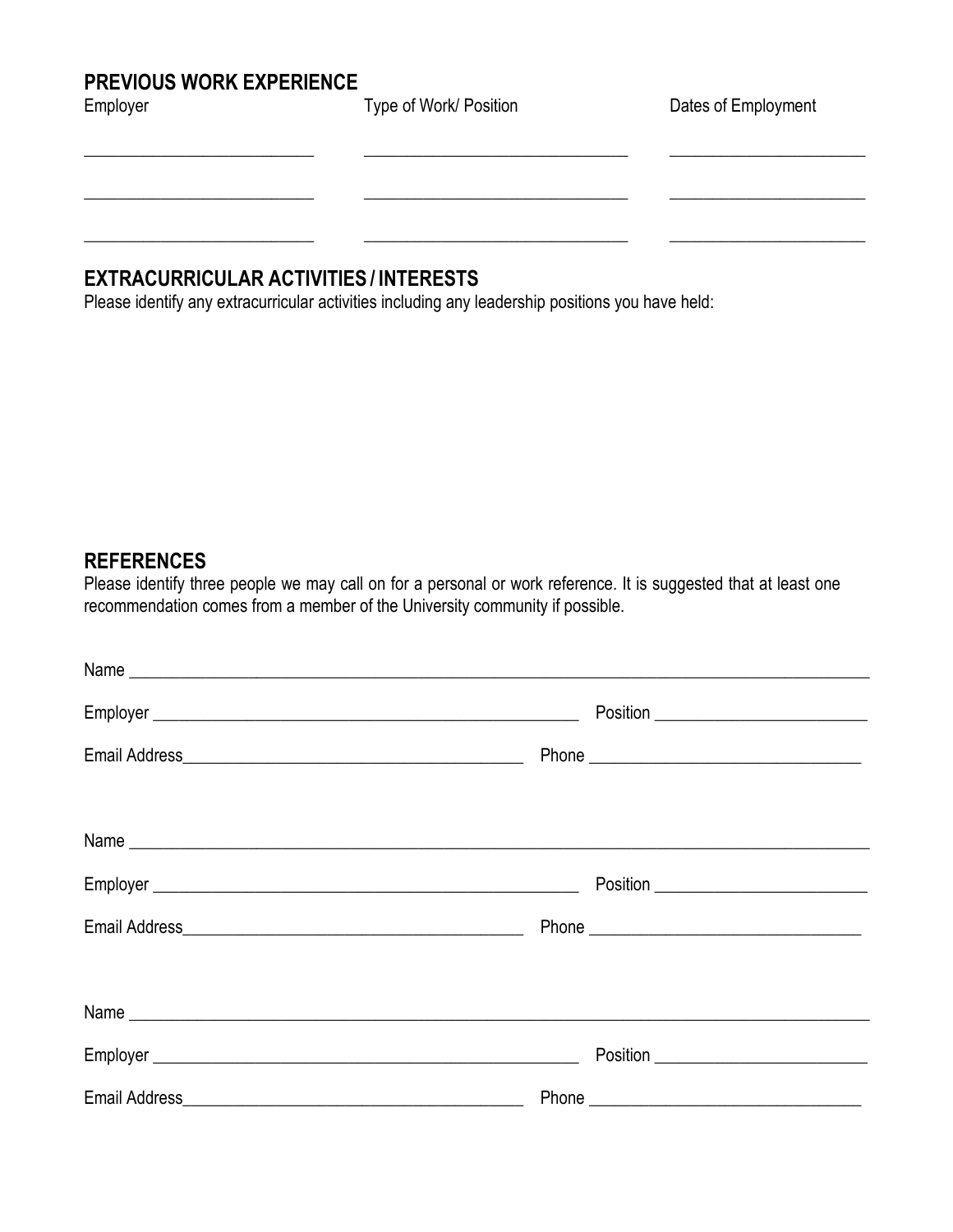## **BACKGROUND CHECK**

The selection process for this position may include a review of your criminal history and finger printing. A criminal conviction will not necessarily disqualify an applicant from employment. Each case will be independently evaluated to determine the nature of the criminal offense and the applicant's fitness for the position.

| (Last)                                                       | (First)         | (Middle) |
|--------------------------------------------------------------|-----------------|----------|
| Birth date: __________________                               | Gender:<br>Male | Female   |
| Please list former places of residence for the last 5 years: |                 |          |
| Address                                                      |                 | Dates    |
| #1                                                           |                 |          |
| #2                                                           |                 |          |
| #3                                                           |                 |          |
| #4                                                           |                 |          |
| #5                                                           |                 |          |

Have you ever been convicted of a crime (other than minor traffic offense) or are there any criminal charges pending against you? If yes - please explain:



**By signing this application form (below) you are authorizing: (1) The Centers @ SMSU to check your grade point average to verify that you meet the minimum standards, (2) release of any discipline information which may be on file with the University's Judicial Program, and (3) a review of your criminal history.**

Signature **Example 2** and the set of the set of the set of the set of the set of the set of the set of the set of the set of the set of the set of the set of the set of the set of the set of the set of the set of the set o

**This application and schedule can be returned by email to [John.Alcorn@smsu.edu](mailto:John.Alcorn@smsu.edu) or directly to The Centers Office (Student Center 235).**